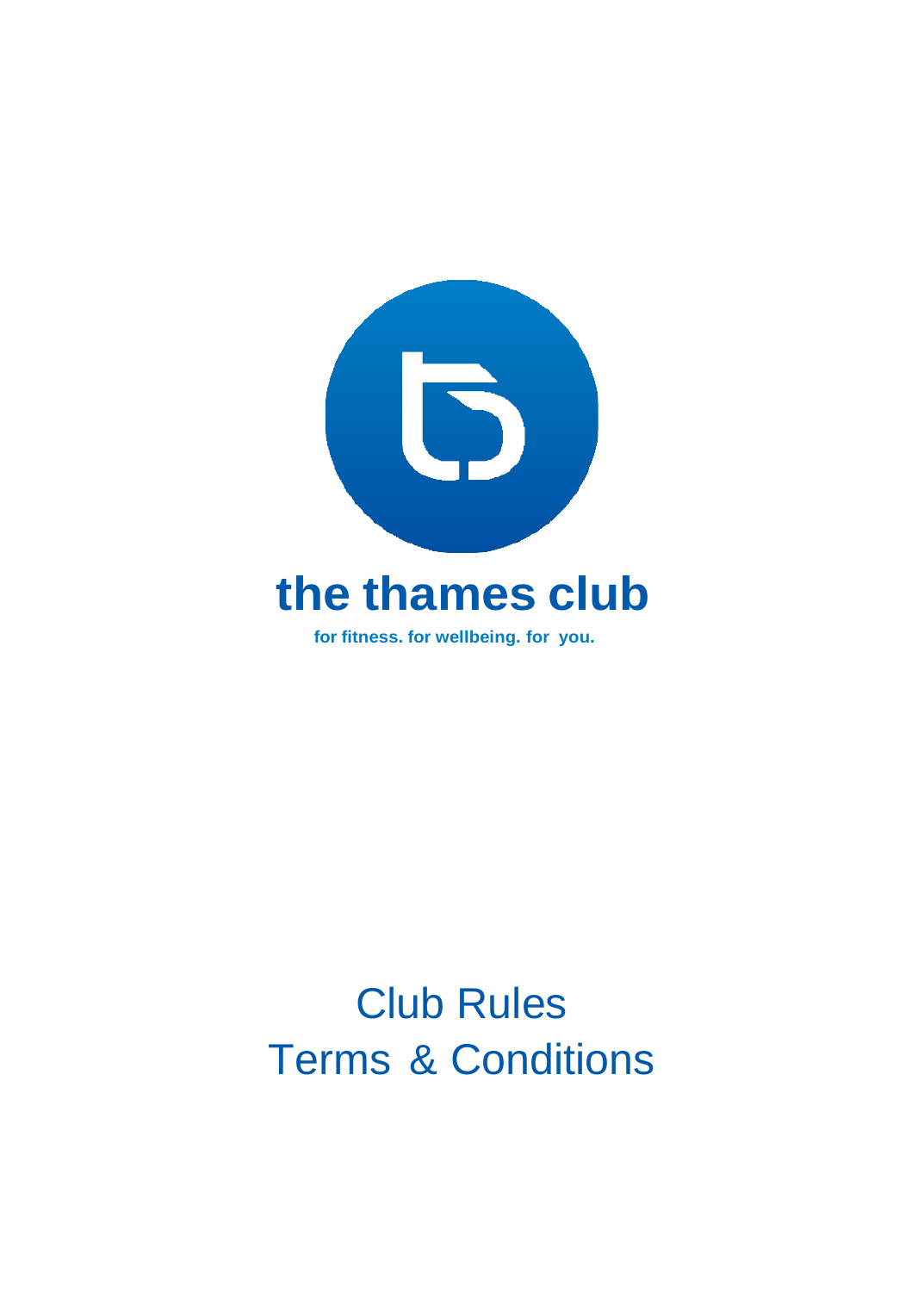# **CLUB RULES**

Please ensure you have read and understood our rules **BEFORE** using the facilities.

### **HEALTH**

You must read and agree to the Member Health Declaration before using any of the Club's facilities. These are available on The Thames Club website.

If you feel unwell at any time whilst in the Club, cease activity immediately and inform a member of staff.

### **COVID 19 / PANDEMICS**

It is both our and your responsibility to adhere to all the government guidelines and to comply with our member charter which is available on our website. It is a member's responsibility to contact the club if you are unwell or isolating. It is our responsibility to keep members informed and it is your responsibility to opt in to emails, as we cannot email you if you haven't opted in.

### **CLUB ENTRY**

You will be issued with a Membership Access card or fob and entry to the Club will only be allowed by using this at the turnstile. You must not loan your card/fob to other individuals and any breach of this will result in immediate termination of membership. A charge will apply for replacement of lost or damaged cards/fobs.

### **SUSPENSION OF MEMBERSHIP**

Your membership to the Club may be suspended for the purposes of investigating any alleged breach of the Membership Terms & Conditions or the Club Rules. Access to the facilities will be denied until such time as the investigation completed. You will not be charged for the period of any suspension and any prepaid amount will be credited to your account.

### **GENERAL**

Clothing & Footwear - Suitable and appropriate clothing and footwear must be worn whilst in the Club for the activity which you are planning to undertake. If you are unsure as to the suitability of a particular item then please consult a member of staff.

Valuables - Valuable items should not be left unattended at the Club and all items are left entirely at your own risk.

Mobile phones - Are permitted on the gym floor, however phone calls may only be taken outside. Mobile phones are not allowed on poolside under any circumstances, and please keep the use of phones in changing rooms or rest rooms to a minimum. You are not permitted to take photos of other members, guests or staff at any time in any part of the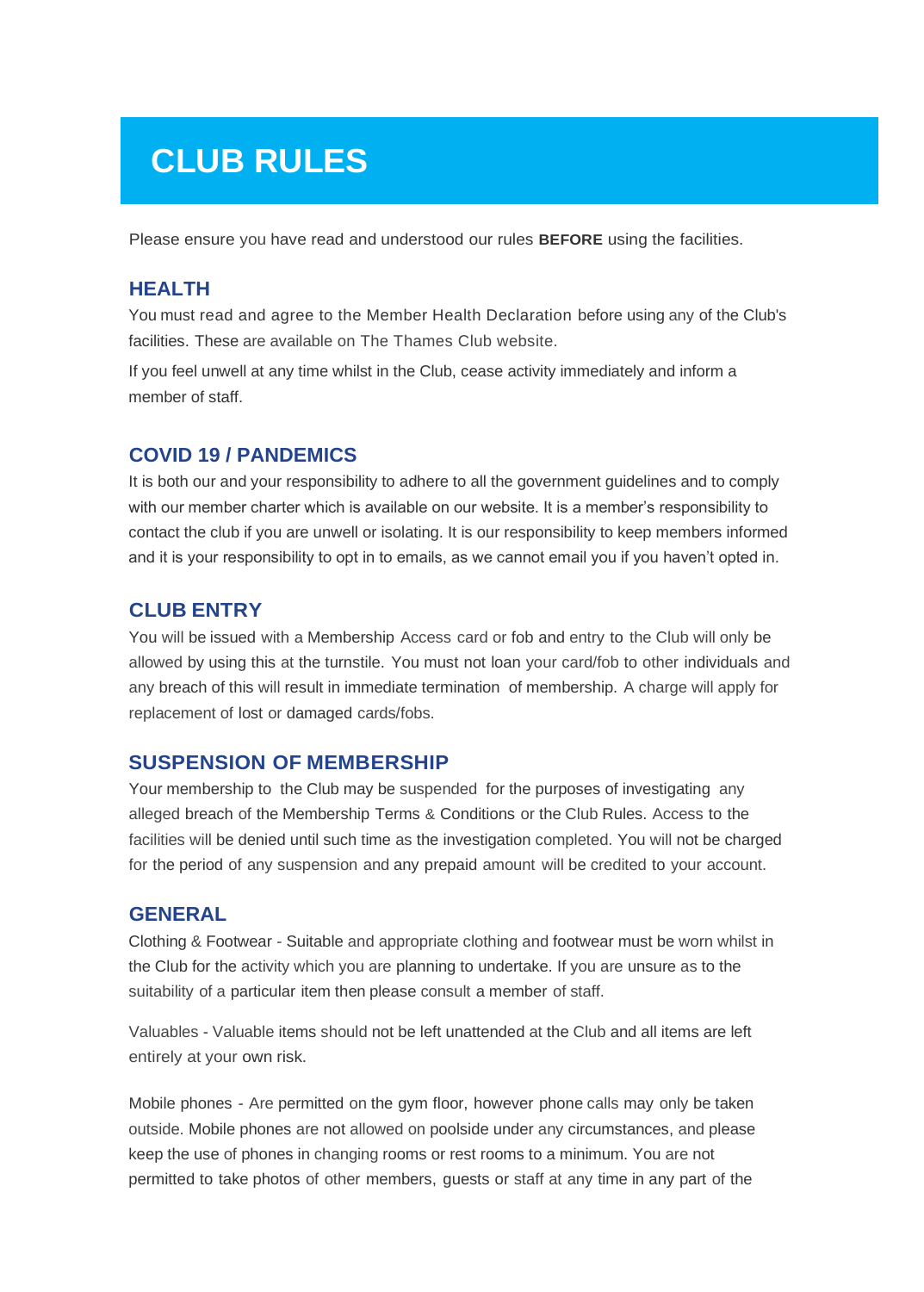Club.

Bad language and behaviour - Foul or abusive language is not permitted anywhere on the Club's premises. All members and guests must conduct themselves in a manner which will not cause harm or discomfort to other club users or members of the Club team.

Smoking - Smoking, including the use of e-cigarettes, is not permitted anywhere on the Club's premises.

Alcohol/drugs - Do not use the facilities whilst under the influence of alcohol or drugs. If you are suspected to be under such influence, you will be asked to leave the Club and your membership may be cancelled.

### **LAST ENTRY**

Last entry is 30 minutes before the Club's published closing time. All Members and guests should be ready to vacate the facilities 5 minutes before closing. Poolside and gym facilities will close 30 minutes before the club's published closing time.

### **TOWELS**

If towels are hired, they are provided for use in the Club only and must be handed in at reception after use. Only one towel per visit. If towels are not returned immediately after use, a charge of £10.00 will be put onto your account.

### **CHANGING ROOMS**

Lockers - Are provided for use by the members/guests. All items are left entirely at the owner's risk. All lockers are for temporary use only unless they have been hired out. Any items left overnight can be removed and placed in lost property any time. A £5.00 fee will be charged on collection of the property.

Lost property - All items placed in lost property will remain there for 14 days. If unclaimed after this period they will be disposed of or donated to charity.

Shaving - Shaving should be restricted to the vanity areas only and is not permitted at any time in the shower, steam room, sauna or any other area of the Club.

### **GYM RULES**

We would ask that you respect your fellow users and limit your time on the equipment if the gym is very busy.

Equipment - Please put back any used equipment in order to keep the gym floor hazard free.

Age – Gym users aged 12-15 can only use the gym during teen gym hours without parental supervision. Juniors under the age of 12 are not allowed to use the gym.

Bags - Are not permitted on the gym floor.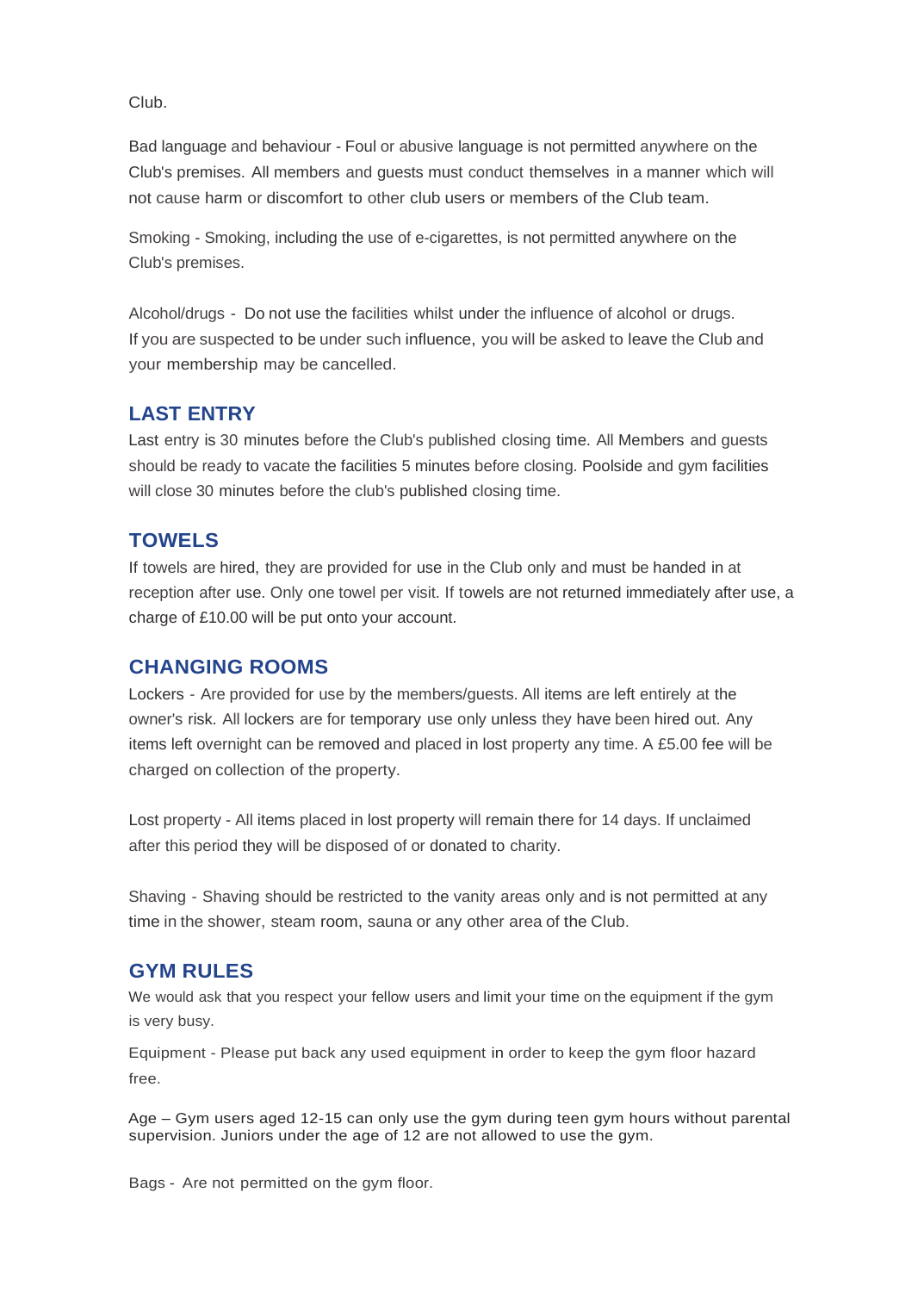Personal Training - May only be performed by personal trainers contracted by the club.

Hygiene - Members are required to wipe down machines after use, using disposable towels and disinfectant spray provided

You must wear appropriate gym clothing and trainers must be worn at all times.

Instruction - Members must adhere to any reasonable instruction or request made by the fitness instructor or a staff member.

### **CLASSES**

Attendance - Please ensure that you arrive for your class at least 5 minutes before the scheduled start time. Joining a class after the scheduled start time is not permitted .

Age - All studio users and class participants must be 16 years of age or over.

Bookings - Members are strongly recommended to book their place in a class using The Thames Club App, via The Thames Club website or by phone. Places are allocated on a first come first served basis. Members are required to observe the class booking and cancellation rules on The Thames Club App. Any booked but unattended classes will result in a no show charge.

### **POOL**

Please observe and read all guidelines on poolside before using this facility.

Hygiene - **Please ensure that you shower before entering the pool on all occasions** especially after using the sauna or steam room. Shoes can be worn on poolside as long as blue shoe covers are worn.

Food & Drink - No food or drinks are to be consumed in the pool area at any time.

Cameras/phones - These are not allowed on poolside.

Children under the age of 16 years must be accompanied at all times by the parent/guardian with whom they were admitted. Children are welcome to use the swimming pool during the Swim for All published swimming times. A maximum of 2 children aged 5-8 per adult will be allowed. Children under the age of 4 must be wearing suitable approved swimming or floatation aids at all times. Children who are not yet toilet trained must wear an appropriate swim nappy.

### **SAUNA & STEAM ROOM**

Please observe and read the guidelines located on and adjacent to poolside before using this facility.

Oils and lotions - The use of oils and lotions is not permitted in the sauna or the steam room.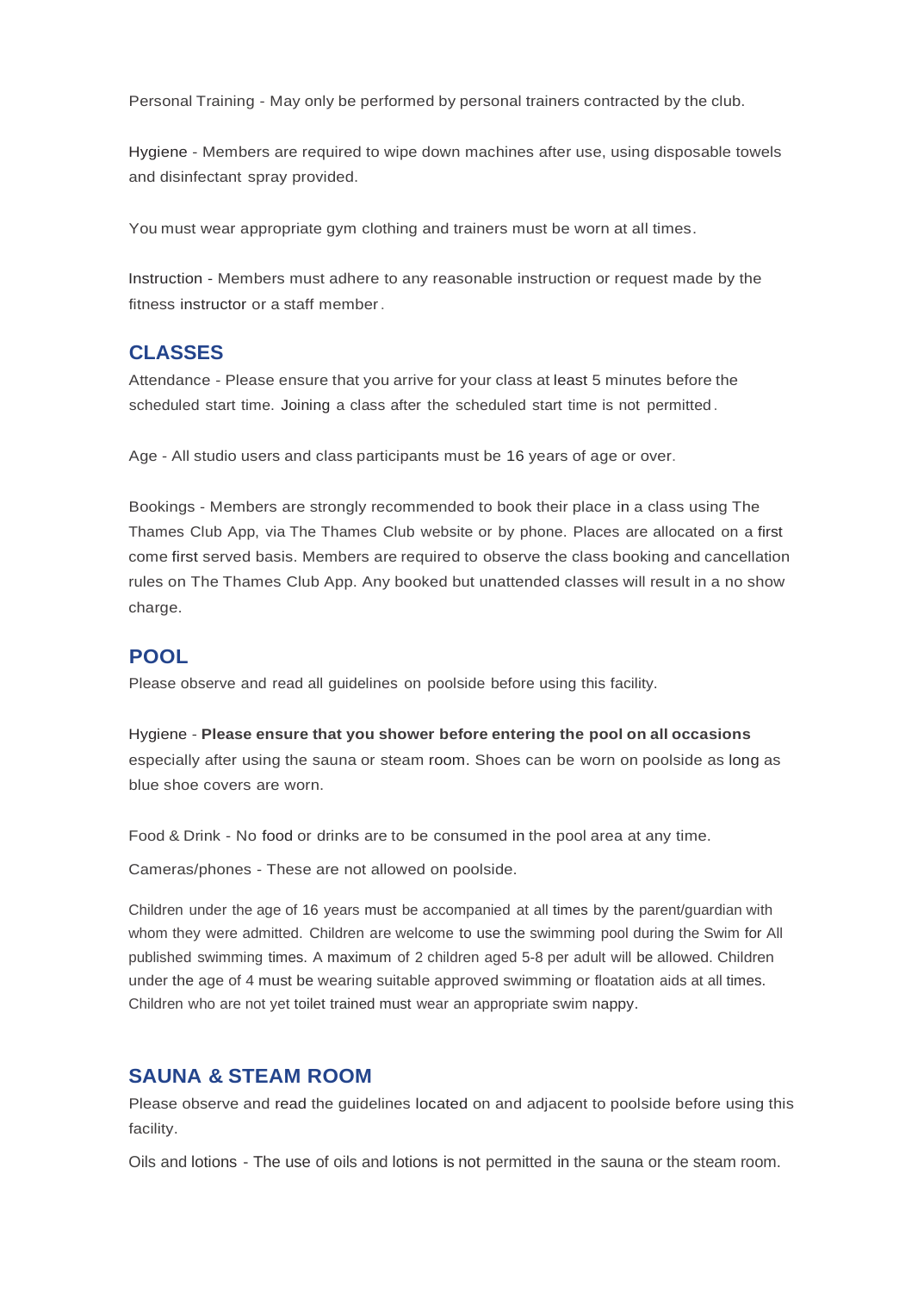Flammables - Flammable or combustible materials should not be taken into the sauna and steam room.

Towel – Sauna users are advised to bring a towel to sit on.

Age - All users must be 16 years of age or over.

### **SPA POOL**

Please observe and read the guidelines located on poolside before using this facility.

Capacity - The Club will restrict access to the spa pool if the load limit is reached.

Age - All users must be 16 years of age or over.

### **CAR PARK**

Disabled parking bays - Bays are provided for disabled members/guests only and should not be used unless a disabled badge is displayed.

Time limit - Parking is provided whilst you are using the Club's facilities only and vehicles may not be left parked if you are not using the Club's facilities.

Considerate parking - Please show consideration to other users by only parking within marked bays. All vehicles, including bikes, are left entirely at the owner's risk.

### **ADHERENCE**

Failure to adhere to these Club Rules may result in your membership being suspended or terminated with immediate effect or guests being asked to leave the Club.

The Thames Club reserves the right to amend these Club Rules from time to time.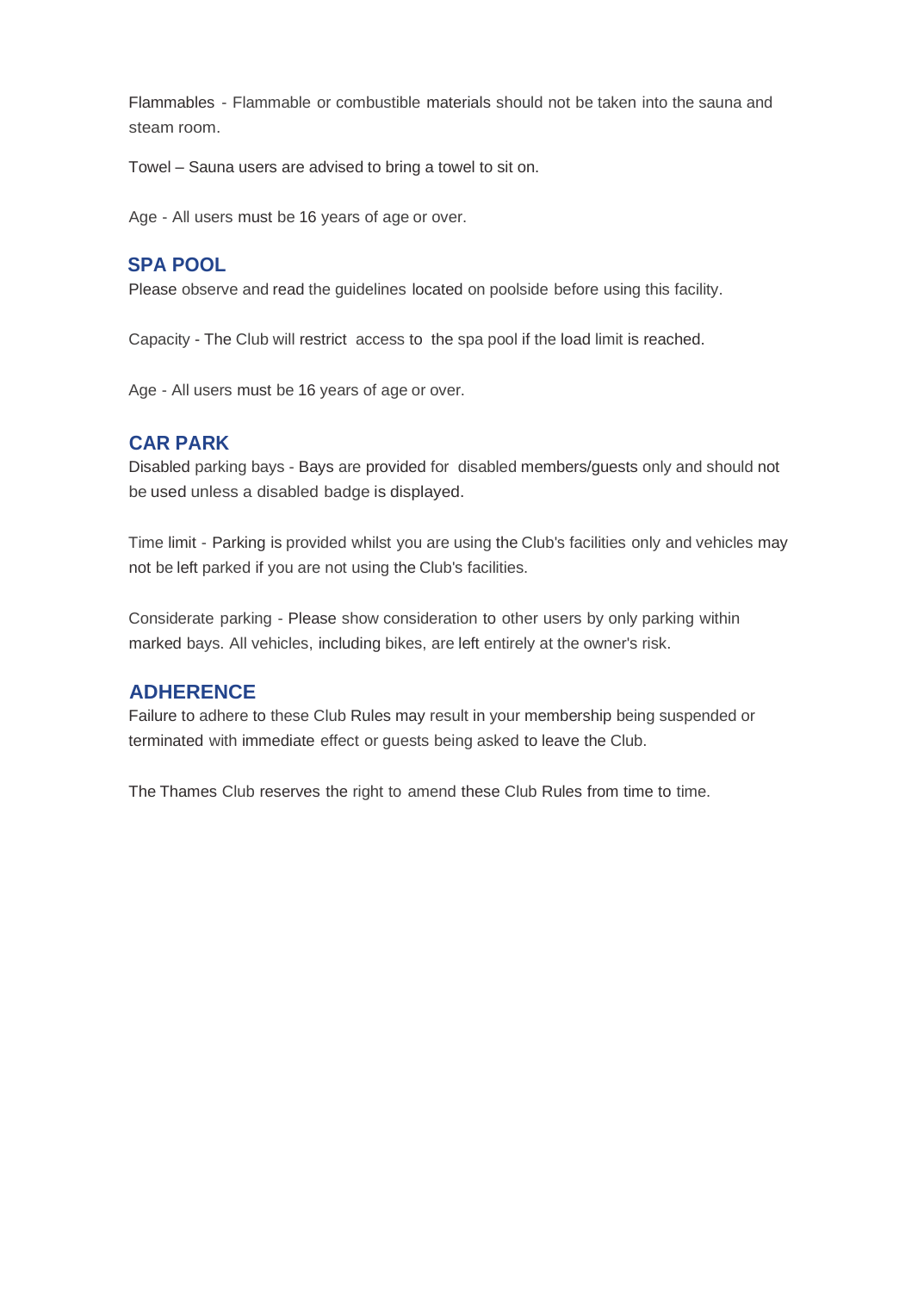# **MEMBERSHIP TERMS**

### **1. What are these terms?**

- 1.1 These are the terms and conditions on which you may become a member of The Thames Club Ltd. You should read these terms carefully before making your membership application.
- 1.2 Each member has a separate agreement with us, and the membership agreement does not constitute an agreement between members.
- **1.3** As a member you also agree to comply with the membership guidelines and rules which can be found on the website. These guidelines and rules cover opening times, use of the facilities and your conduct at the Club. We may make reasonable changes tothe guidelines and rules from time to time.
- **1.4** Please note that any sessions you book with a freelance trainer or class leader do not form part of your membership agreement and are not provided by us. All such sessions will be provided under a separate agreement between you and the trainer or class leader.

### 2. **Who we are and how to contact us**

- 2.1 We are The Thames Club Ltd, a company registered in England and Wales. Our company registration number is 6574957 and our registered office is at 6th Floor, St Magnus House, 3 Lower Thames Street, London EC3R 6HD. Our registered VAT number is 922 6843 16
- 2.2 You can contact us:
	- 2.2.1 by telephone at 01784 463 100
	- 2.2.2 by email at enquiries@thethamesclub.co.uk or
	- 2.2.3 by post The Thames Club, Wheatsheaf Lane, Staines Upon Thames, Surrey TW18 2PD
- 2.3 If we need to contact you we will use the telephone number, email address or postal address you gave during the application process. It is important that you promptly notify us of changes to your contact details.

### 3. **Your membership**

- 3.1 You may apply to become a member by contacting the Club or through our website sign up process. We may refuse to accept an application onlawful and reasonable grounds, in which case no payment will be due in respect of the application.
- 3.2 Your membership begins, and these terms become binding on you and us, once we have accepted your application and you have paid any applicable joining fee and initial subscription payment. You will then be a member and entitled to all the privileges of your type of membership of the Club.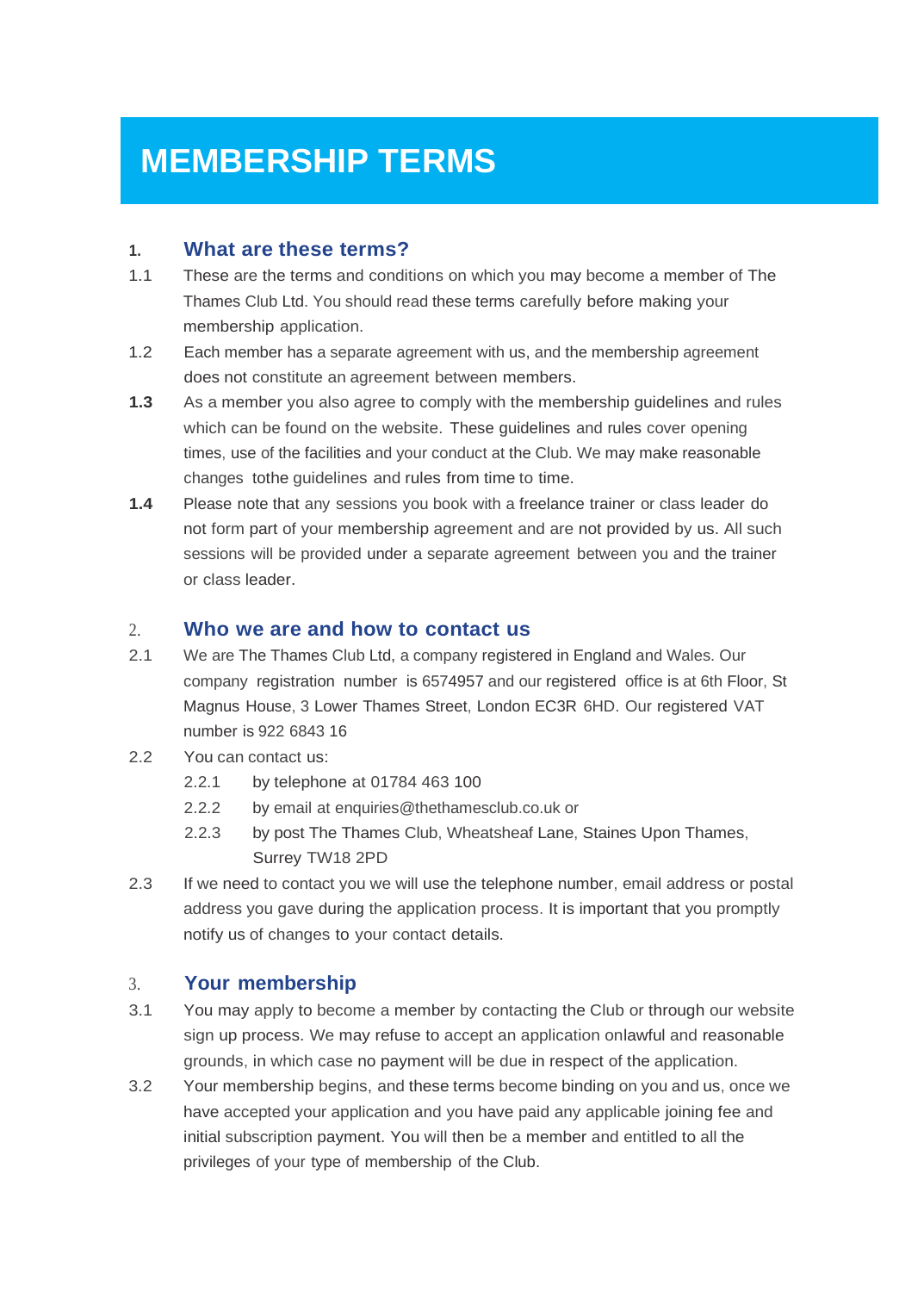- 3.3 We may sometimes make changes to the opening hours or facilities available **in** the Club. **If** we do this we will, where reasonably possible, inform you of he change by email and app notification as well as notices displayed in the Club at least 2 weeks beforehand.
- 3.4 As part of your membership you may sign up for an online Club account by following all of the instructions on our website. Additional terms and conditions may apply to your online Club account. You must not share your online Club account password/PIN or other access information. You are responsible for taking reasonable steps to protect your online Club account against unauthorised access and misuse and generally maintaining good internet security with regard to your online Club account.
- 3.5 All junior members have to be linked to an adult with a current membership.

#### 4. **Your health**

- 4.1 It is your responsibility to ensure that you are capable of safely undertaking any exercise, class or programme in which you participate at the Club and have read and agreed to the health declaration on joining.
- 4.2 You are advised to consult your doctor before starting any exercise programme or class and during any ongoing exercise programme or class if you have concerns at anytime.
- 4.3 Club staff are not medically trained, and while staff may assist you in your choice of programmes and classes, it is your decision whether to take a class or programme.
- 4.4 We may provide information and materials identifying particular risk factors that may make it inappropriate to participate in a particular exercise, programme or class. **If** we are aware such risk factors apply to you then we may refuse to allow you to participate in a particular exercise, programme or class. This is not intended to be an alternative to, and you remain responsible for, taking individual advice from your doctor prior to undertaking any exercise, programme or class.
- 4.5 You may request further information from Club staff about the activities to be undertaken **in** any exercise programme or class before starting it, so that you can make an informed decision, in conjunction with your doctor, as to whether the exercise, programme or class is suitable for you.
- 4.6 In relation to Covid 19 and any other pandemic, it is your responsibility to adhere to government guidelines put in place by the Club (please see our Covid 19 section on the website).

#### 5. **Membership Fees**

- 5.1 Your membership fees will depend on your type of membership. Membership fees comprise an initial joining fee and one of the following types of payments:
	- 5.1.1 a monthly subscription payment,
	- 5.1.2 an annual subscription payment, or
	- 5.1.3 a one off payment for a fixed term temporary membership.
- 5.2 You will be provided with details of the applicable joining fees and subscription fees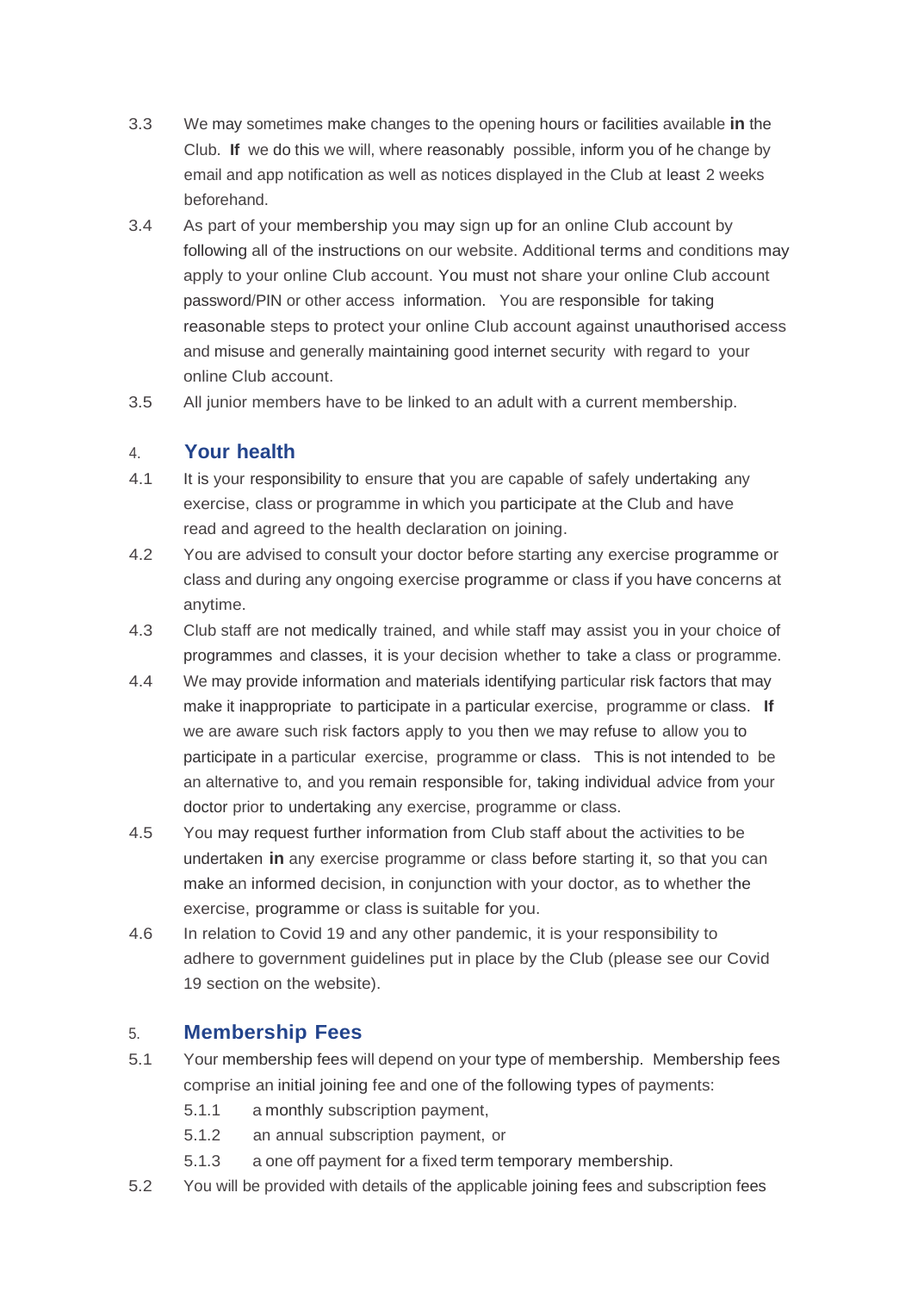during the membership application process. All ongoing subscription fees must be paid irrespective of whether you use the Club's facilities. All subscription fees are noncancellable and non-refundable except as set out in these terms.

- 5.3 If you make a monthly payment for your membership fees, the first subscription fee that you will pay on joining the Club will be an "InitialPayment", calculated pro-rata to the appropriate monthly subscription fee by reference to the number of days between the date on which membership commences and the last day of the month on which membership commences (both days inclusive). Depending on the date which membership commences, the Initial Payment will also include the subscription fee for the full month following that in which the membership commences. Thereafter the normal monthly subscription fee will be payable monthly in advance by Direct Debit on or after the first day of each month.
- 5.4 Subscription fees must be paid by Direct Debit and will be in line with the Direct Debit Scheme Guarantee (as set out in the Direct Debit instruction form). The amount debited will be as set out during the application process, or as is otherwise notified to you pursuant to these terms.
- 5.5 We will take reasonable steps to contact you to discuss alternative forms of payment if your direct debit is returned unpaid by your bank or building society. We may require payment of our reasonable charges for (a) sending arrears letters, reminders or other documents , (b) cheques, standing orders or direct debits which are dishonoured, stopped or not paid by you. Our usual costs for the above are for (a) £22.00 and for (b) £35.00. It is your responsibility to contact the Club to setting any outstanding fees.
- 5.6 We may change monthly or annual subscription fees from time to time. We shall give you at least 10 working days' written notice of any increase in the subscription fee, in accordance with the Direct Debit Scheme Guarantee. If you do not wish to accept an increase in subscription fees, then you may cancel your membership before the fee increase takes effect. The cancellation will take effect at the end of your currently monthly or annual subscription term (as applicable to your membership type). If you give notice to cancel your membership following a fee increase then you will continue to pay subscription fees at the rate current prior to the fee increase until the cancellation takes effect.

### 6. **Duration of your membership**

- 6.1 If you have a temporary membership it will continue for the fixed period agreed during your application.
- 6.2 If you have a monthly or annual membership then a minimum contract period will be agreed and stated on your membership application. You may not cancel your membership during the minimum contract period except as set out in section 8 of these terms.
- 6.3 After the minimum contract period your membership will continue and renew automatically for further (i) monthly periods if you have a monthly membership or (ii) annual periods if you have an annual membership.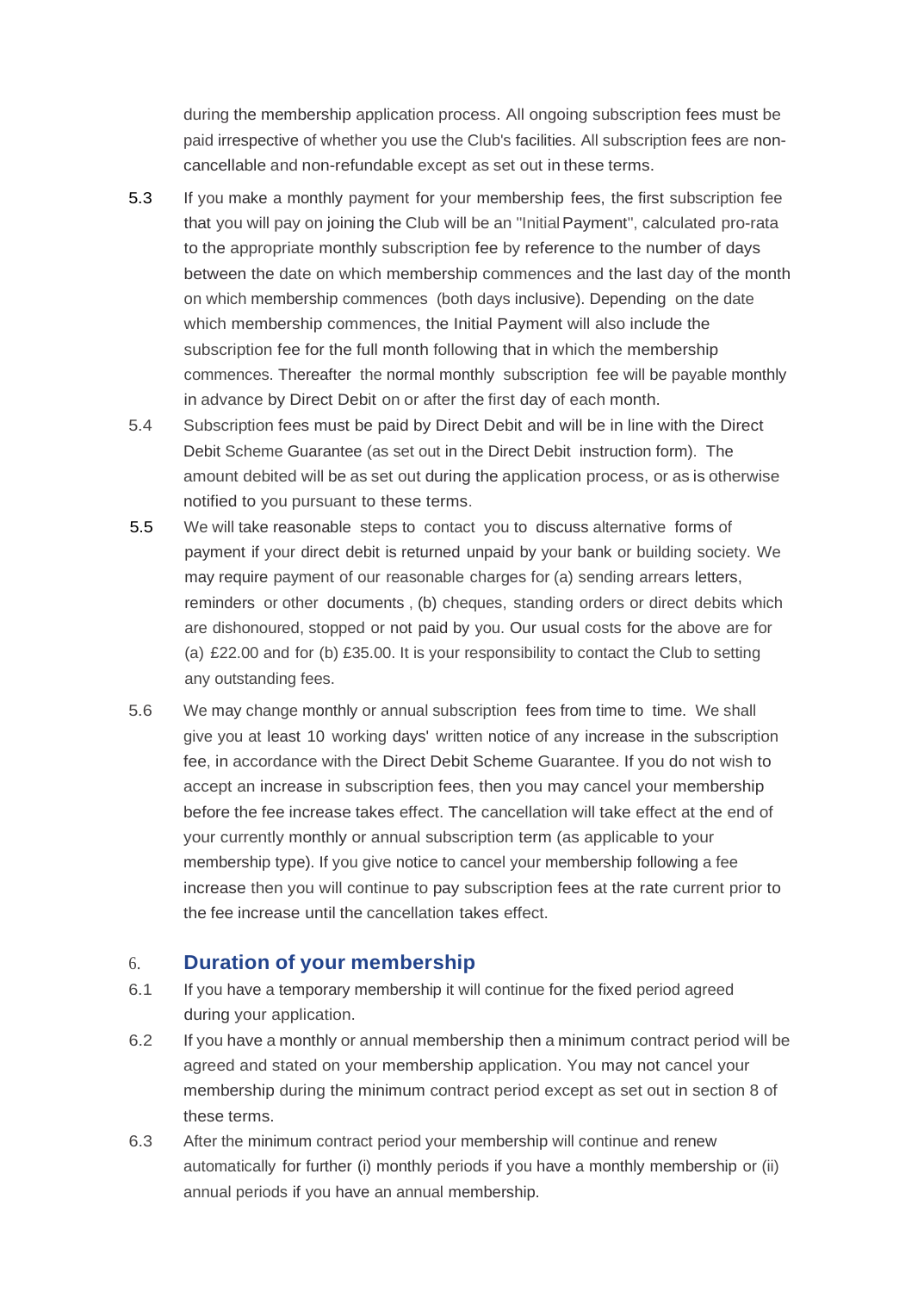6.4 After the minimum contract period you may cancel your membership by giving 1 clear calendar month's notice before the end of the current monthly or annual term applicable to your membership by writing to the Club's membership administrator [atmembership@thethamesclub.co.uk.](mailto:membership@thethamesclub.co.uk)

## 7. Your right to suspending your membership

7.1 You may suspend your membership for a minimum of one but not more than three months (we can only suspend your membership from the first day of a calendar month). We cannot suspend your membership retrospectively. In other words, you cannot ask us to suspend your membership for a period which has passed when you did not visit and use the facilities for any reason. A suspension fee may apply for non-medical suspensions. Proof needs to be given for medical suspensions and any free suspended months will be added to the term of your contract.

### 8. **Your rights to cancel or terminate your membership and refund policy**

- 8.1 You have a right to change your mind during the first 14 days of your membership. To exercise this right you must contact us in writing and ask to cancel your membership within 14 days of our accepting your membership application form. On exercising this right, we will refund any prepaid joining fees and subscription or one-off fees, less an amount for any membership you have already used, calculated at £10.00 a visit.
- 8.2 You may also cancel your membership by giving 1 clear calendar month's written notice during the minimum contract period if:
	- 8.2.1 you are made redundant;
	- 8.2.2 you are unable to use the Club's facilities owing to illness for a period longer than 90 days; or
	- 8.2.3 you move house more than 15 miles away from the Club.

In each case you must give us reasonable evidence to demonstrate that this has happened (for example, a letter from your employer confirming your redundancy, a doctor's note or a utility bill from your new house showing your name and new address).

- 8.3 You may also terminate your membership if we:
	- 8.3.1 significantly reduce the facilities or opening hours of the Club, unless instructed by the Government or local council, i.e. in the case of a pandemic;
	- 8.3.2 change the location of the Club;
	- 8.3.3 close the Club for refurbishment for a period of more than 4 weeks at a time;
- 8.4 If you terminate your membership under this paragraph 8.3 then we will refund any part of your membership fee which you have paid in advance and which relates to a period after termination.

### 9. **Our rights to terminate your membership**

- 9.1 We may terminate your membership if:
	- 9.1.1 you commit a serious or repeated breach of these terms or the Club rules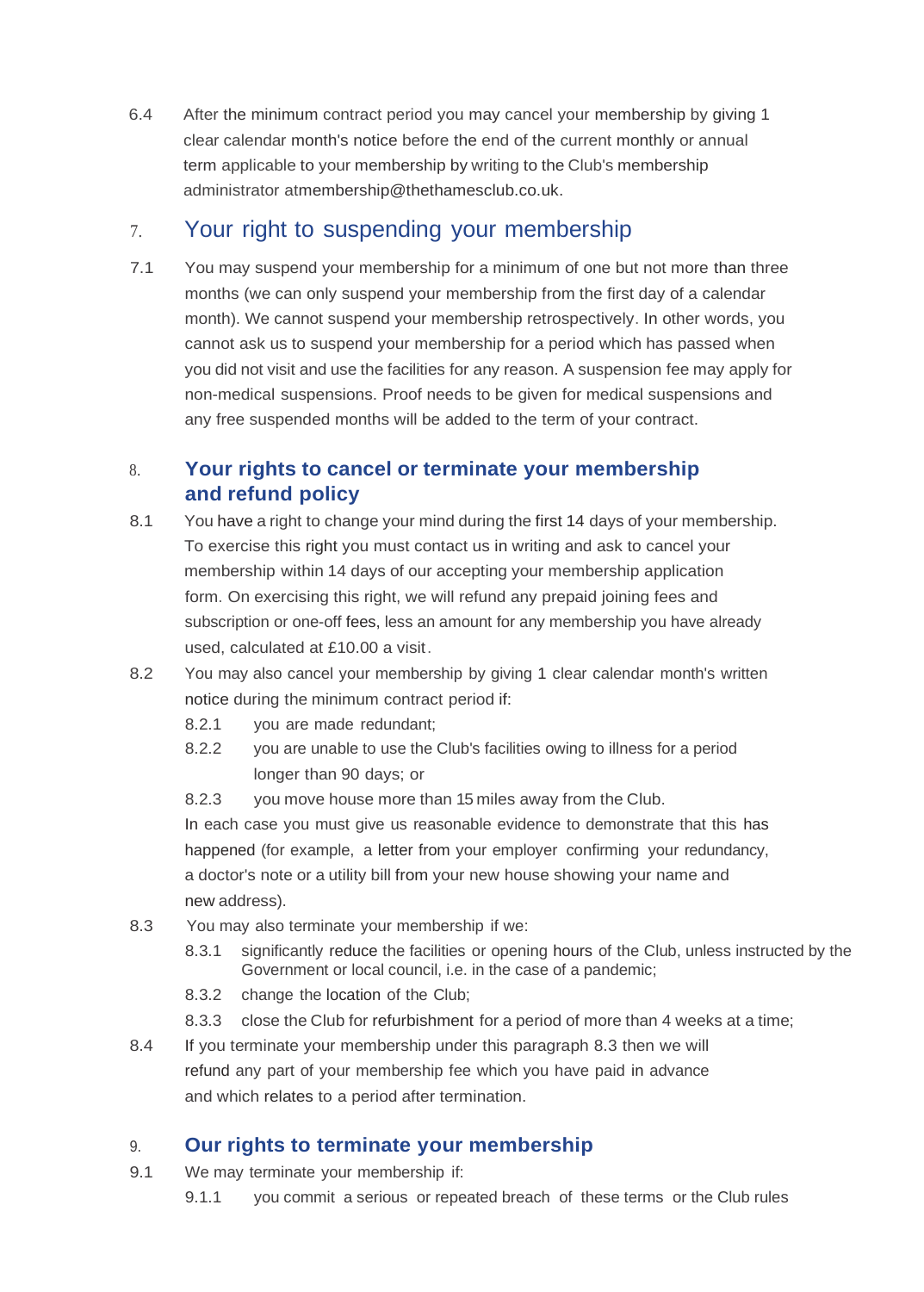or guidelines;

- 9.1.2 your language or behaviour towards any other member, member of staff or anyone else using the facilities is deemed unacceptable by management;
- 9.1.3 any part of your membership fee remains unpaid 30 days after its due date for payment; or
- 9.1.4 you provide us with details which you know to be false when applying for membership and the false declaration would have reasonably affected our decision to grant you membership.

### 1o. **Our responsibility for loss or damage suffered by you**

- 10.1 We may compensate you for any loss or damage you may suffer if we fail to carry outour obligations under these terms or to a reasonable standard or breach any duties imposed on us by law (including if we cause death or personal injury to you by our negligence) unless that failure is attributable to:
	- 10.1.1 your own fault;
	- 10.1.2 a third party unconnected with our provision of services under the terms; or
	- 10.1.3 events which we could not have foreseen or forestalled even if we had taken all reasonable care.
- 10.2 Our liability to compensate you for any loss or damage (in the case of loss or damage other than death or personal injury) is limited to loss or damage that is foreseeable in the sense that it is obvious that it will happen or if, at the time the contract was made, both we and you knew it might happen.
- 10.3 Nothing in these terms is intended to exclude or restrict our liability for personal injury or death caused by our negligence, or negligence for which we are responsible, or which is otherwise incapable of exclusion or limitation by law.

### 11. **Membership Cards**

- 11.1 The membership card must be presented and swiped as requested on each visit to the Club.
- 11.2 If you lose your card you may apply for a replacement, for which a charge will be made.
- 11.3 Each membership card should only be used by the person to whom it is issued. We will treat the sharing of membership cards as a serious breach of these terms.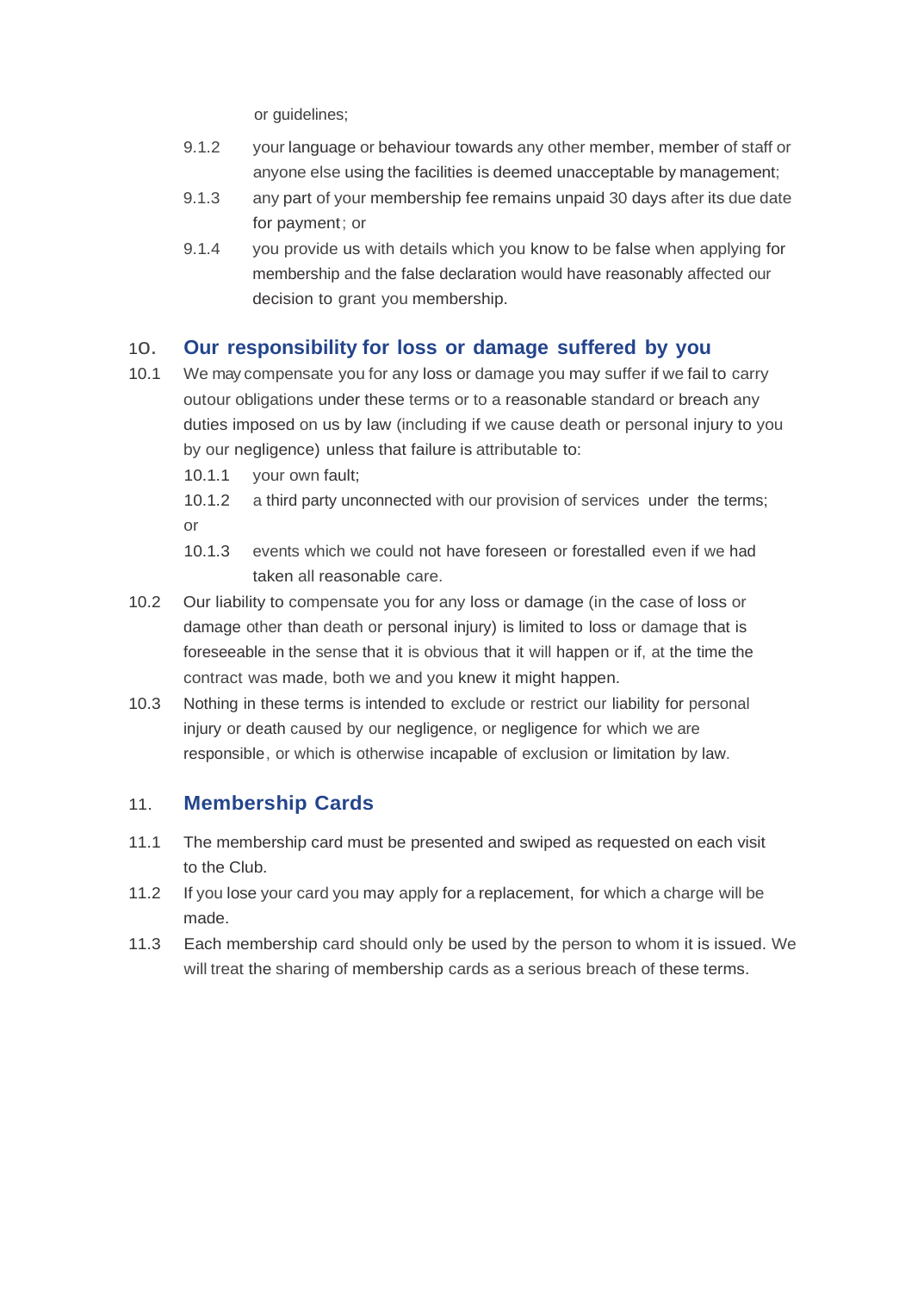### 12. **Guests**

- 12.1 We may at our discretion allow you to bring guests to the Club subject to any further limitations contained in the Club rules and guidelines.
- 12.2 You are responsible for the actions and conduct of your guests at all times and must ensure that your guests comply with all applicable terms and Club rules and guidelines.
- 12.3 You must accompany your guest at all times whilst using the Club.

### 13. **How we may use your personal information**

- 13.1 We will use the personal information you provide to us:
	- 13.1.1 to administer your membership and provide services associated with your membership;
	- 13.1.2 to process your payments and pursue outstanding payments; and
	- 13.1.3 if you agreed to this, to give you information about other activities, programmes and classes that we provide, but you may stop receiving this at any time by contacting us.
- 13.2 We will only give your personal information to third parties where the law either requires or allows us to do so.
- 13.3 Our privacy policy is available on our website.

### 14. **Other important terms**

- 14.1 We may transfer our rights and obligations under these terms to another organisation provided this does not negatively affect your rights.
- 14.2 You may transfer your membership of the Club to another person provided the proposed new member (1) completes an application form (including a direct debit mandate and credit card details); (2) is acceptable to us on lawful and reasonable grounds; (3) pays an administration fee. You must not in any event advertise that your membership is available for transfer.
- 14.3 The membership agreement is between you and us and no other person shall have any rights to enforce any of its terms.
- 14.4 If we do not insist immediately that you do anything you are required to do under these terms, or if we delay in taking steps against you in respect of your breaking this agreement, that will not mean that you do not have to do those things or prevent us taking steps against you at a later date.
- 14.5 If a provision of these terms is found to be unenforceable, such provision shall be modified and interpreted so as best to accomplish the objectives of the original provision to the fullest extent permitted by law. Each of the provisions in these terms operates separately and if a court finds part of this contract illegal, the rest will continue in force.
- 14.6 These terms are governed by English law and you can bring legal proceedings in respect of the terms in the English courts.